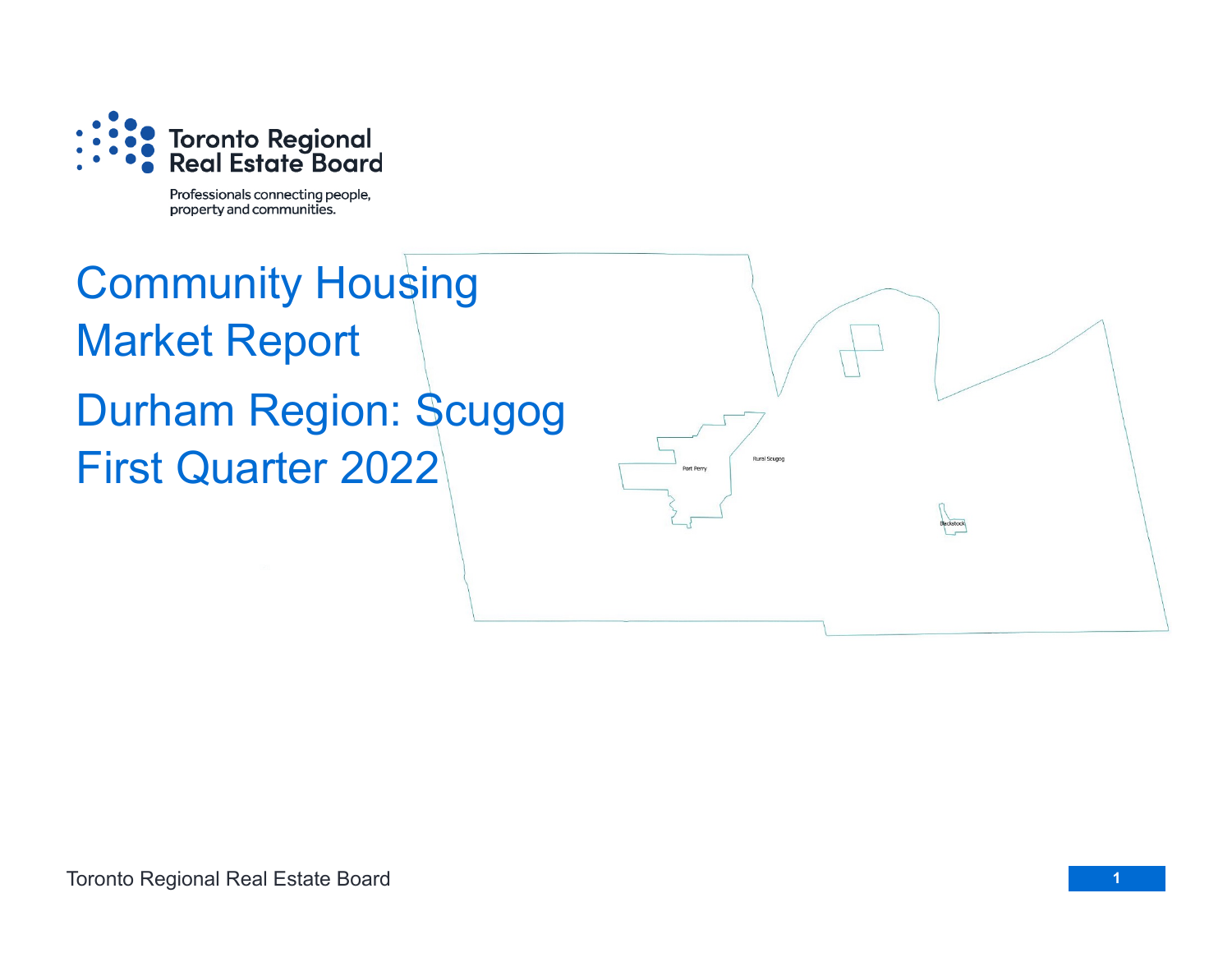## SUMMARY OF EXISTING HOME TRANSACTIONS ALL HOME TYPES, FIRST QUARTER 2022

## SCUGOG COMMUNITY BREAKDOWN

| <b>Community</b>    | <b>Sales</b> | <b>Dollar Volume</b> | <b>Average Price</b> | <b>Median Price</b> | <b>New Listings</b> | <b>Active Listings</b> | Avg. SP/LP | Avg. DOM |
|---------------------|--------------|----------------------|----------------------|---------------------|---------------------|------------------------|------------|----------|
| <b>Blackstock</b>   |              | \$4,350,000          | \$1,450,000          | \$1,760,000         |                     |                        | 107%       | 24       |
| Port Perry          | 34           | \$45,104,858         | \$1,326,613          | \$1,172,500         | 50                  | 13                     | 118%       | ∪י       |
| <b>Rural Scugog</b> | 25           | \$33,185,673         | \$1,327,427          | \$1,111,000         | 33                  |                        | 111%       |          |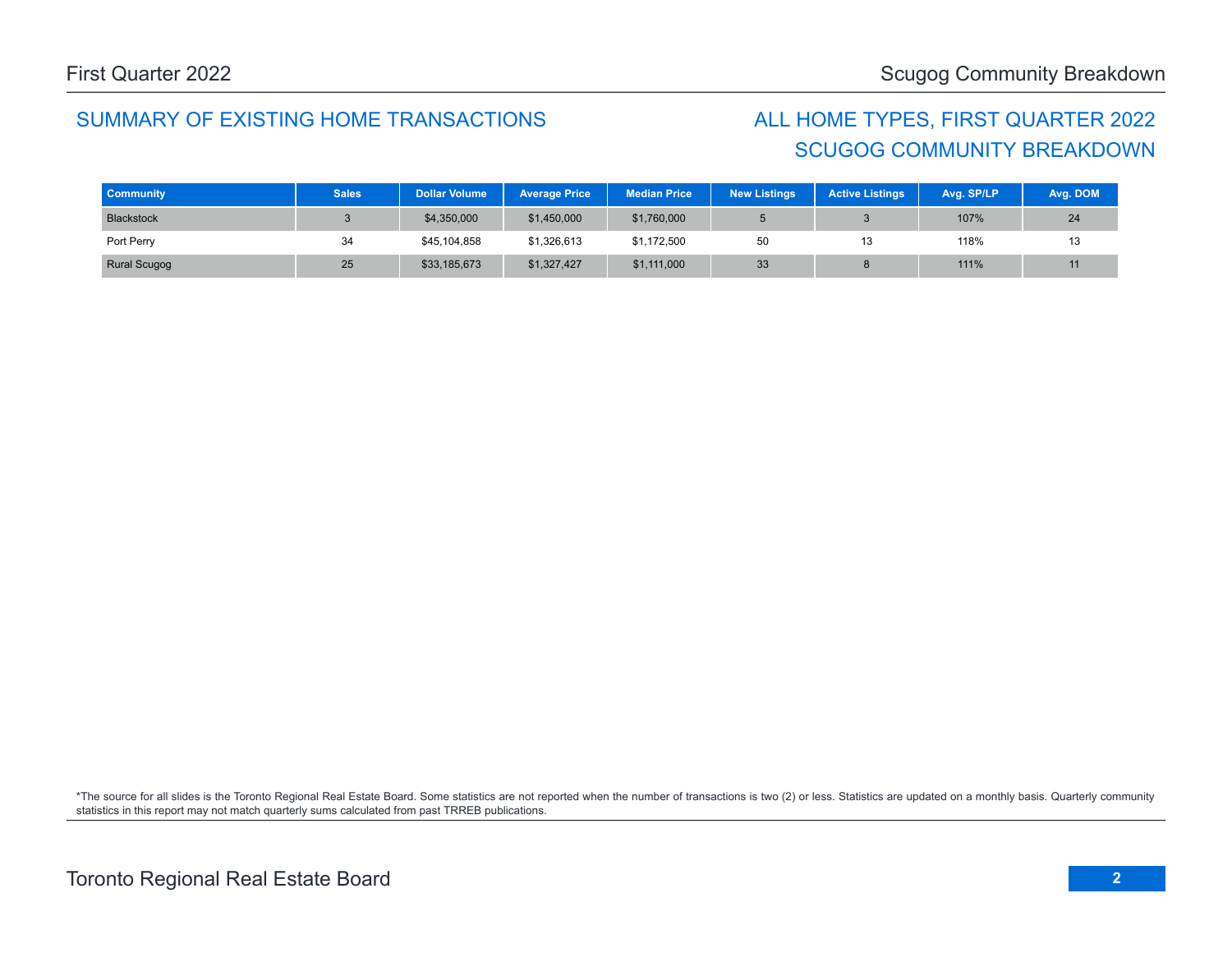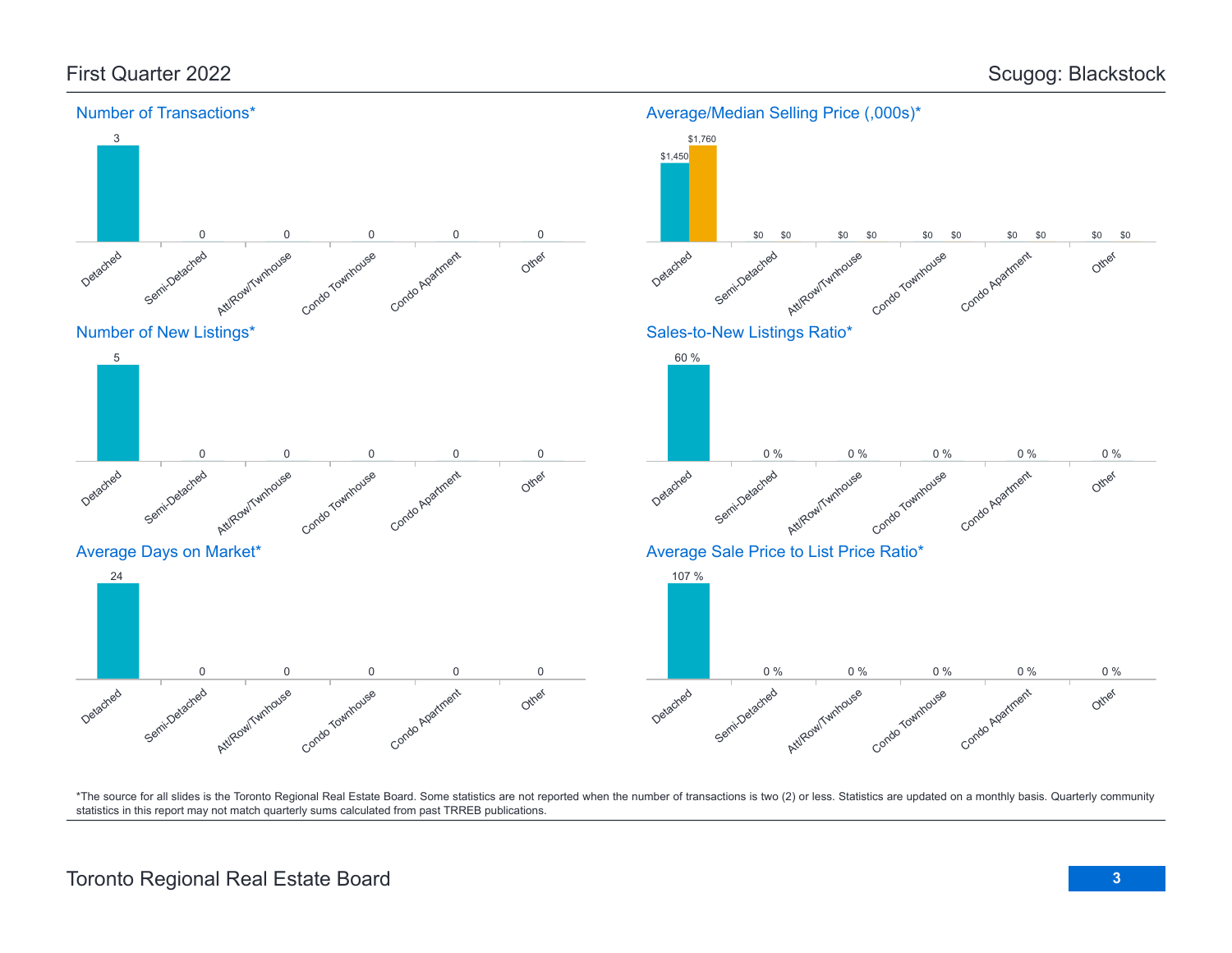